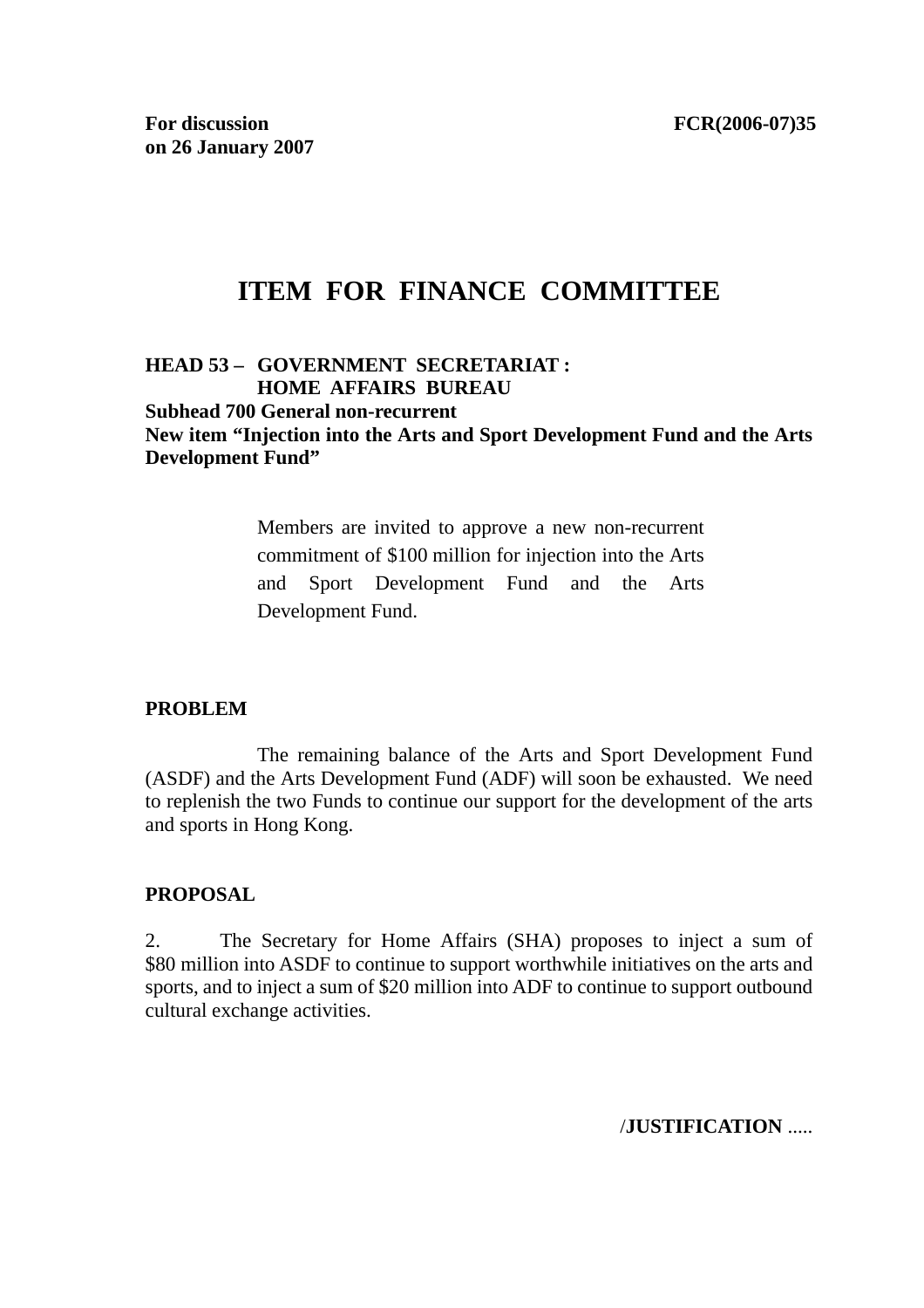## **JUSTIFICATION**

## **(A) The Arts and Sport Development Fund**

## **Objective of the Fund**

3. In January 1997, the Finance Committee approved the setting up of ASDF as a sub-fund under the Sir David Trench Fund for Recreation<sup>1</sup> to provide funding for the key initiatives of the Hong Kong Arts Development Council (HKADC) and the then Hong Kong Sports Development Board in their respective five-year strategic plans, and other projects that in SHA's opinion, will make significant contribution to the further development of the arts and sports in the community. A sum of \$300 million was approved as a one-off injection into ASDF. The allocations between the arts and sports portions of ASDF were \$160 million and \$140 million respectively and the investment income generated therefrom is ploughed back to the Fund.

## **Need for Injection**

## *Arts Portion of ASDF*

4. SHA considers and approves applications for the arts portion of ASDF submitted by HKADC including those initiated by HKADC itself and those proposed by the arts sector and which HKADC considers worthy of support. The funding criteria are at the Enclosure. Since 1997, SHA has approved a total of 1 147 applications with a total grant of over \$227 million. A breakdown by project type is as follows–

| <b>Nature of Projects</b>      | <b>Number of Projects</b> | <b>Amount Approved</b> |
|--------------------------------|---------------------------|------------------------|
| Research                       | 95                        | \$32,393,896           |
| <b>Arts Education</b>          | 164                       | \$25,412,354           |
| <b>Arts Promotion</b>          | 826                       | \$133,046,588          |
| Cultural Exchange <sup>2</sup> | 62                        | \$36,315,672           |
| <b>Total</b>                   | 1 147                     | \$227,168,510          |

 $/As$  .....

Encl.

 $\frac{1}{1}$  Sir David Trench Fund for Recreation is a statutory fund established under the Sir David Trench Fund for Recreation Ordinance (Cap. 1128) for the purpose of providing facilities for recreational, sporting, cultural and social activities and other objects ancillary or incidental to this purpose. It is held in trust by the Incorporation of Director of Accounting Services and administered by SHA.

 2 These were mainly exchange activities prior to 2001 when ADF was re-activated and used to support outbound cultural exchanges as explained in paragraph 13 below.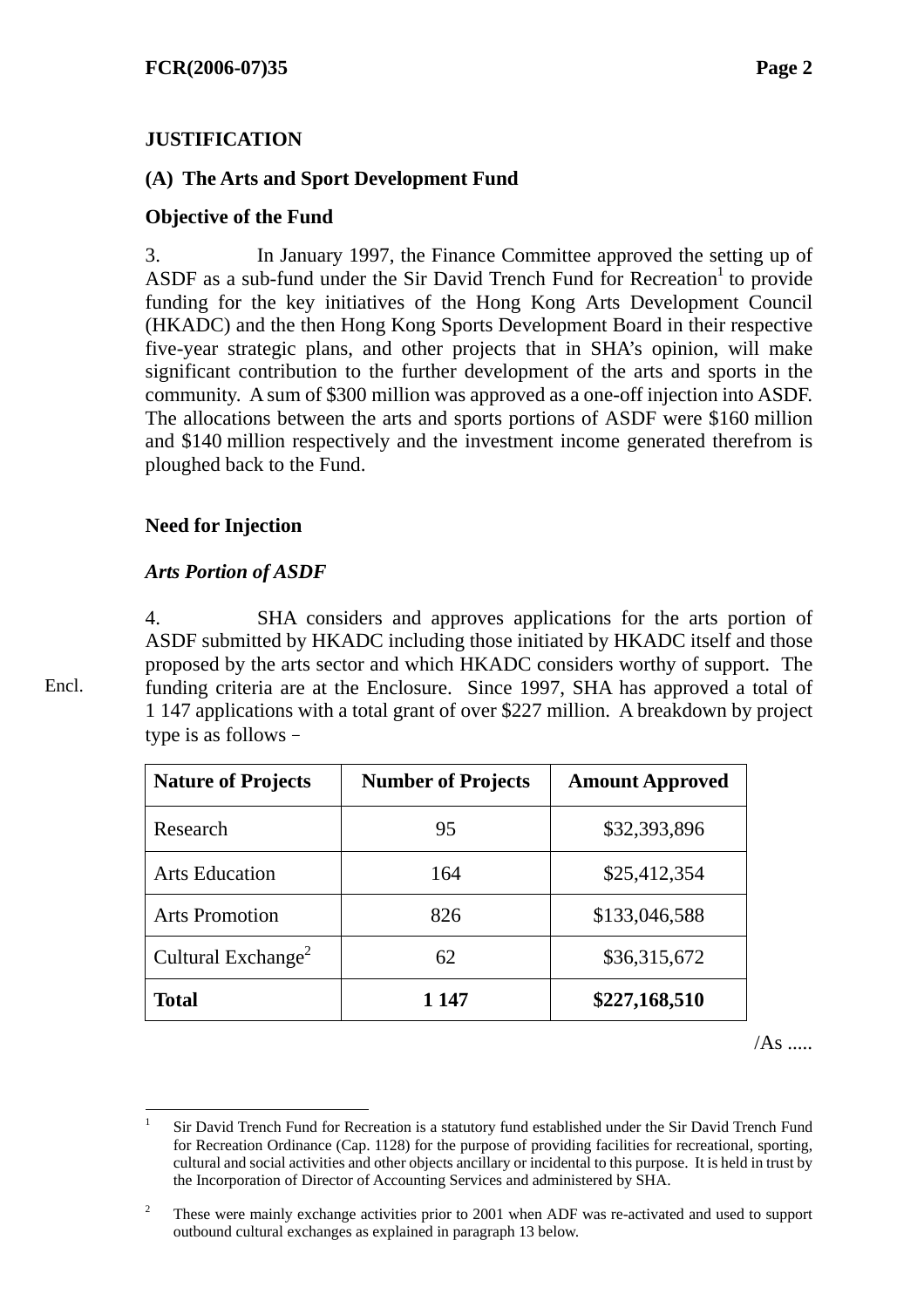As at 31 December 2006, the uncommitted balance of the arts portion of ASDF was \$4.7 million.

5. HKADC, established as a statutory body to promote and develop culture and the arts in Hong Kong, receives an annual recurrent subvention of around \$100 million from the Government for meeting its staff, administrative and progamme expenses including recurrent grants to the relatively established arts groups. HKADC has been relying on additional funding from ASDF to carry out one-off projects with significant contribution to culture and the arts, including those for supporting small and medium sized arts organisations, as well as new and budding artists.

6. In June 2006, the Committee on Performing Arts, set up to advise the Government on the provision of performing arts services, suggested in its Recommendation Report (I) that, inter alia, there should be a single funding body to advise on the funding for the ten major performing companies currently funded by the Leisure and Cultural Services Department (LCSD) (four) and HKADC (six) respectively. The Government accepted the Committee's recommendations and a Funding Committee for Performing Arts was set up in November 2006 to advise on the disbursement and monitoring of funds made by the Home Affairs Bureau (HAB) under the single funding mechanism. Following this transfer of funding responsibility for the six major performing companies from HKADC to HAB, HKADC should consolidate and focus more of its work on new and budding artists and arts groups, as well as the small to medium sized arts organisations. This re-focus is a welcoming response to the arts and cultural sector which has requested that more performance opportunities should be provided for young and budding artists through financial support.

7. HKADC has been tapping ASDF for additional resources to implement new initiatives targeting at the new and budding artists and arts groups. Without timely injection, the remaining balance of the arts portion of ASDF is unable to continue to support these worthwhile initiatives. Taking account of HKADC's plan, we propose to earmark the proposed injection of \$40 million for supporting projects under the following new schemes or initiatives targeting at relatively new artists–

(a) Budding Grant Scheme

A new budding grant scheme will be set up to support new artists or arts groups (including recent graduates of the relevant disciplines).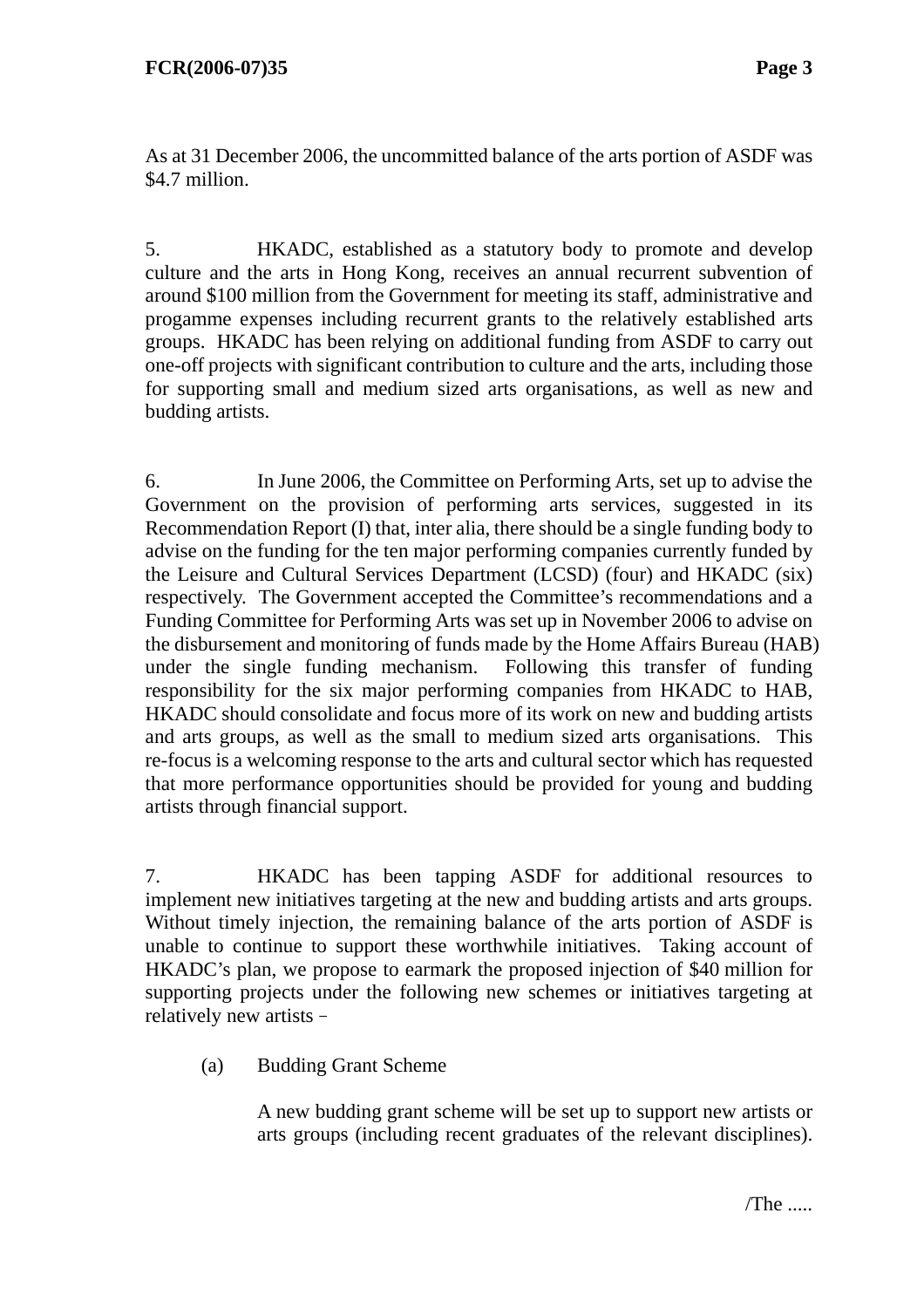The objective is to provide them with performance opportunities, exhibition opportunities to exhibit their works, or to participate in open competitions through subsidy on production costs, venue charges or related expenses. HKADC will develop new application and funding criteria for this new grant scheme to facilitate new artists or arts groups.

(b) Enhanced Support Scheme for Budding Artists

This is a new, enhanced support scheme for those budding artists with recognised potential. The idea is to provide budding artists with recognised potential opportunities for internship with established arts institutions or performing companies, or residence programmes with renowned local or overseas institutions, through matching them with the appropriate and interested mentors/mentoring organisations and funding them on the relevant internships.

(c) Support for Small and Medium Sized Performing Arts Groups

As recommended in the Committee on Performing Arts' Recommendation Report (I), HKADC should help meritorious small and medium sized performing arts groups funded by it to progress and join the league of major groups. This aims to ensure a healthy progression ladder for maturing small and medium sized groups.

To follow up on this recommendation, HKADC proposes to make use of the additional resources to strengthen its existing support for small and medium sized performing arts groups to help them attain a higher level of excellence through subsidy on artistic training, research, production costs of performance programmes and venue charges.

(d) Arts Education, Arts Promotion and Community Participation

Arts education, arts promotion and community participation are essential to the sustainable development of the arts and cultural scene in Hong Kong. HKADC will deploy the additional resources to step up efforts in partnering with the District Councils (DCs), non-governmental organisations and business corporations to bring culture and the arts closer to the community and into all walks of life. Examples of such projects include partnering with district youth organisations to work on drama projects for district youths, presenting arts exhibitions in district community centres with meet-the-artist sessions in collaboration with the DCs, and setting up "Street Billboards" with the support of DCs in promoting arts programmes.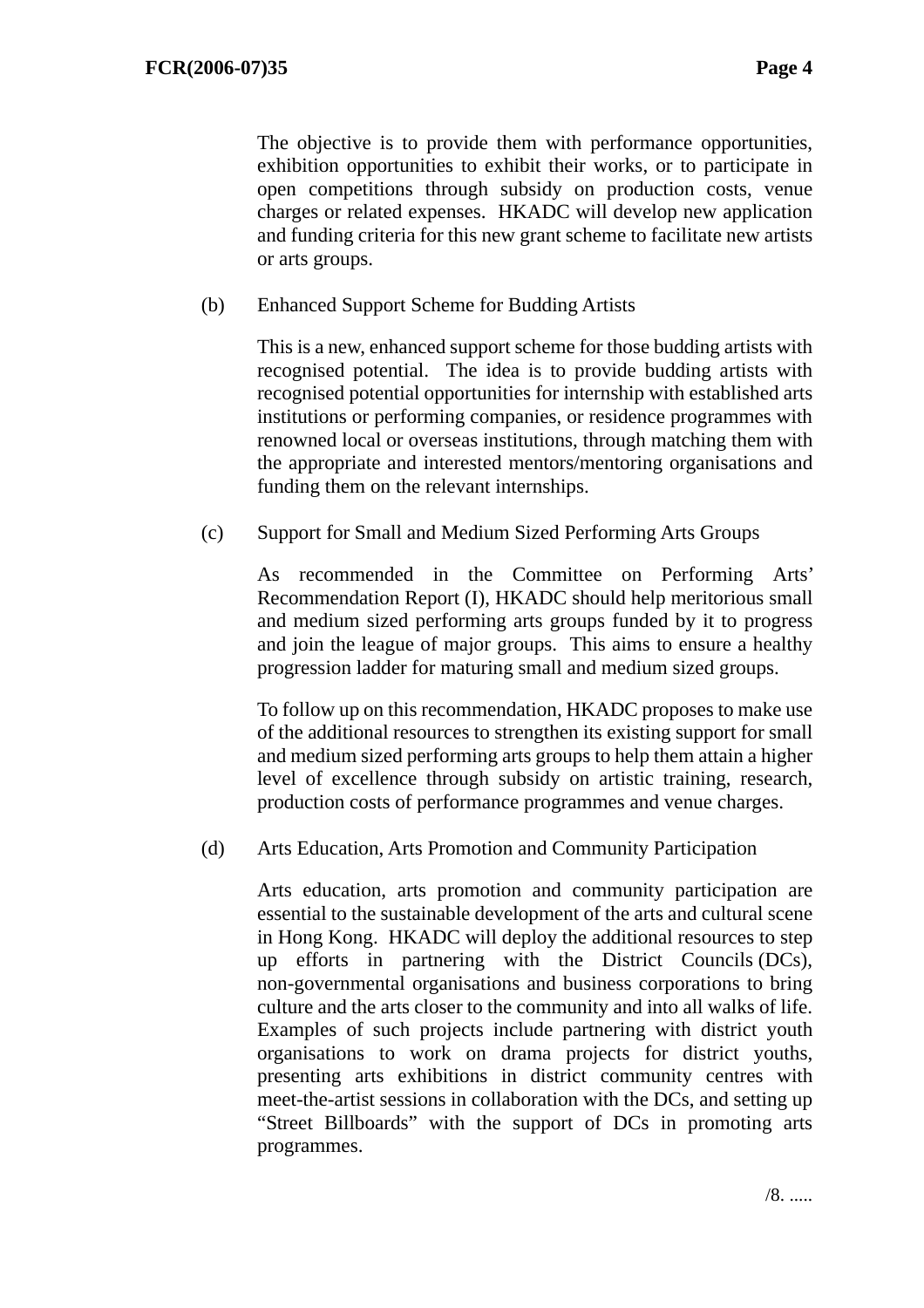8. With the proposed injection, the new schemes will be launched within 2007-2008. It is expected that up to \$20 million will be committed in the first year (i.e. 2007-08) and the remaining \$20 million in the second year (i.e. 2008-09). HAB and HKADC will review the effectiveness of the approved projects implemented under the new schemes and the funding arrangement including the use of ASDF in general, on the basis of the required project deliverables including project reports and accounting statements.

#### *Sports Portion of ASDF*

9. Like the arts portion, SHA considers and approves applications for the sports portion of ASDF. At present, the sports portion of ADSF is used to support projects of the following categories–

(a) Preparation for Major Games

The sports portion of ASDF provides funding support to elite athletes as well as athletes of development sports and sports for the disabled to prepare for the major sports games/competitions including Olympic Games, Asian Games, All China Games, Paralympic Games, Far East and South Pacific Games for the Disabled (FESPIC Games) etc. Funds granted may be used to cover expenses relating to the additional local training and overseas training/competitions, purchase of additional equipment, provision of on-field support and hire of additional coaches.

(b) Participation in Major Games

The sports portion of ASDF is also used to support Hong Kong Delegation to participate in major games, such as the Olympic Games, Paralympics Games, Asian Games and All China Games and FESPIC Games. Funds granted may be used to cover expenses for the delegation's accommodation and meal, local transportation, uniform and other related expenses such as medical tests and purchase of souvenirs etc.

 $/(c)$  .....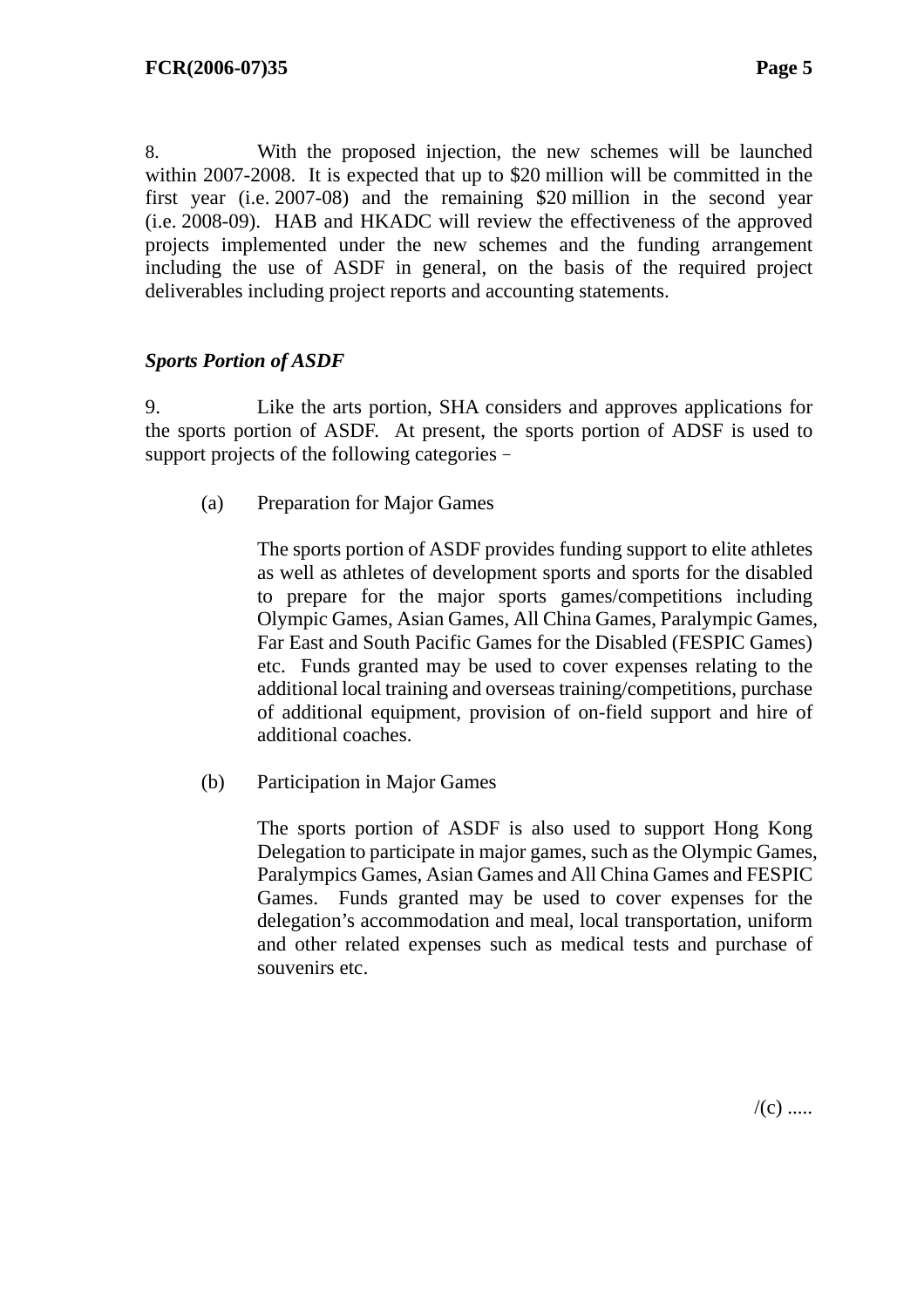#### (c) Hosting of Major International Events

In line with our objective to make Hong Kong a major location for international sports events, the sports portion of ASDF also supports National Sports Associations (NSAs) and other sports organisations to host major international events of different nature and size in Hong Kong. In particular, funding from ASDF has been earmarked to support the "M" Mark System<sup>3</sup> which was launched in November 2004. Funds granted are generally used to cover venue charges, costs for accommodation and meal of the participants, allowance for officials and some miscellaneous items such as prize and trophy etc. For the "M" Mark System, funding, if approved, is provided in form of interest-free loan, matching fund and/or direct grant.

(d) Other "one-off" Activities

The sports portion of ASDF may also be used to support other "one-off" activities which are of significant importance to the development and promotion of sports in Hong Kong.

10. Up to end 2006, SHA has approved a total of 108 sports projects with a grant of over \$193 million from the sports portion of ASDF. A breakdown by project type is as follows–

| <b>Nature of Projects</b>                | <b>Number of Projects</b> | <b>Amount Approved</b> |
|------------------------------------------|---------------------------|------------------------|
| <b>Preparation for Major Games</b>       | 26                        | \$76,910,809           |
| Participation in Major Games             | 26                        | \$41,762,431           |
| Hosting of Major International<br>Events | 30                        | \$24,236,312           |
| Other "one-off" Activities               | 26                        | \$50,300,655           |
| <b>Total</b>                             | 108                       | \$193,210,207          |

As at 31 December 2006, the uncommitted balance of the sports portion of ASDF was \$51.3 million.

/11. .....

<sup>&</sup>lt;sup>2</sup><br>3 The "M" Mark System was launched to help NSAs to nurture more sustainable major sports events in Hong Kong. It includes a package of tailor-made support measures, including professional advice on the organisation, sponsorship, marketing and promotion strategies for the events, coordinated logistics support from relevant government departments, as well as funding support comprising interest-free loan and matching fund or direct grant for "M" Mark events for a maximum period of three years. We have earmarked \$30 million from the sports portion of ASDF as the seed fund to support "M" Mark events. During the first, second and third year of the event upon successful application, matching funds for up to \$3 million, \$2 million and \$1 million would be provided in the respective year.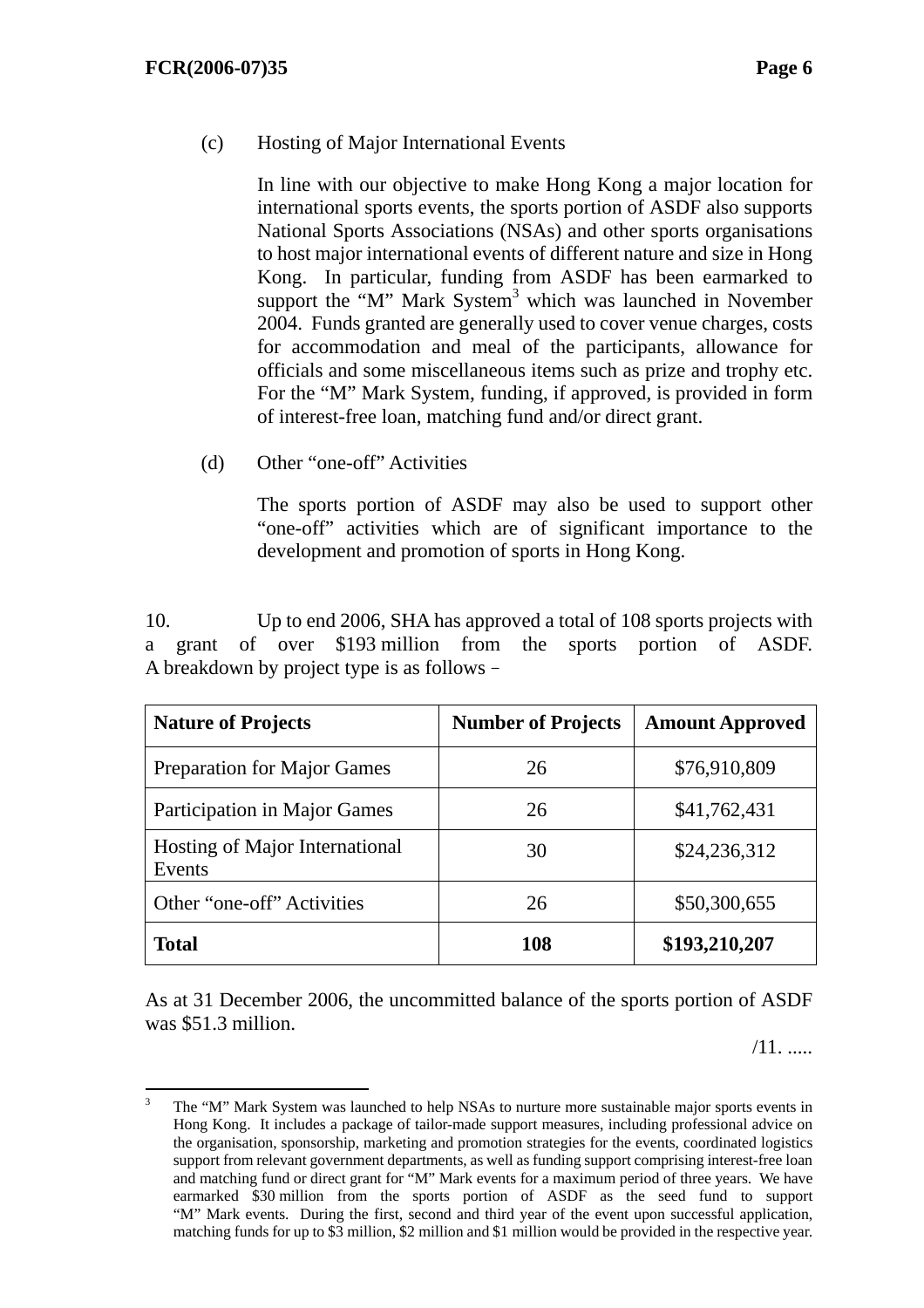11. The sports portion of ASDF is an important funding source for the development and promotion of sports in Hong Kong. In anticipation of the major games and major international sports events that Hong Kong will organise/stage in the coming years, we expect that an average of over \$30 million per annum will be required from the sports portion of ASDF over the next three to four years. Although the sports portion of ASDF has a healthier balance than the arts portion, we see the need to seek an injection to the sports portion at the same time given an overall strategy to develop sports development on all fronts as announced after the Chief Executive's 2006-07 Policy Address. This would also provide a more re-assuring and steady source of funding support as our athletes, who have achieved remarkable results in the 2006 Doha Asian Games, are intensifying their training for the 2008 Beijing Olympics and the 2009 East Asian Games to be hosted by Hong Kong. We will therefore earmark the remaining \$40 million of the proposed \$80 million injection for the sports portion of ASDF.

## **(B) The Arts Development Fund**

## **Objective of the Fund**

12. ADF was set up with a capital of \$30 million as a sub-fund under the Sir David Trench Fund for Recreation in May 1993 to enhance the development of the arts, in particular new performing arts groups in Hong Kong and visual and literary arts. Upon the setting up of ASDF in 1997, all applications from arts groups on specific projects were channeled to ASDF. Funding applications to ADF were closed between 1997 and 2001.

13. In November 2001, in view of the rising interest of local arts groups/artists in developing cultural networks with overseas and Mainland cultural groups/organisations and presenting their works overseas and in the Mainland, the remaining balance of ADF at \$14.1 million was used to fund outbound cultural exchange activities of local artists and art groups, in particular, the participation in outbound cultural exchange by small and budding artists and art groups. It is widely reckoned that an effective way to support young and budding artists is to support them on exchange with overseas and Mainland artists and arts groups in order to broaden their horizons and experience. This will not only facilitate the promotion of Hong Kong's arts but also Hong Kong as a whole internationally. Grants approved may be used to defray accommodation, transportation, insurance and other related expenses.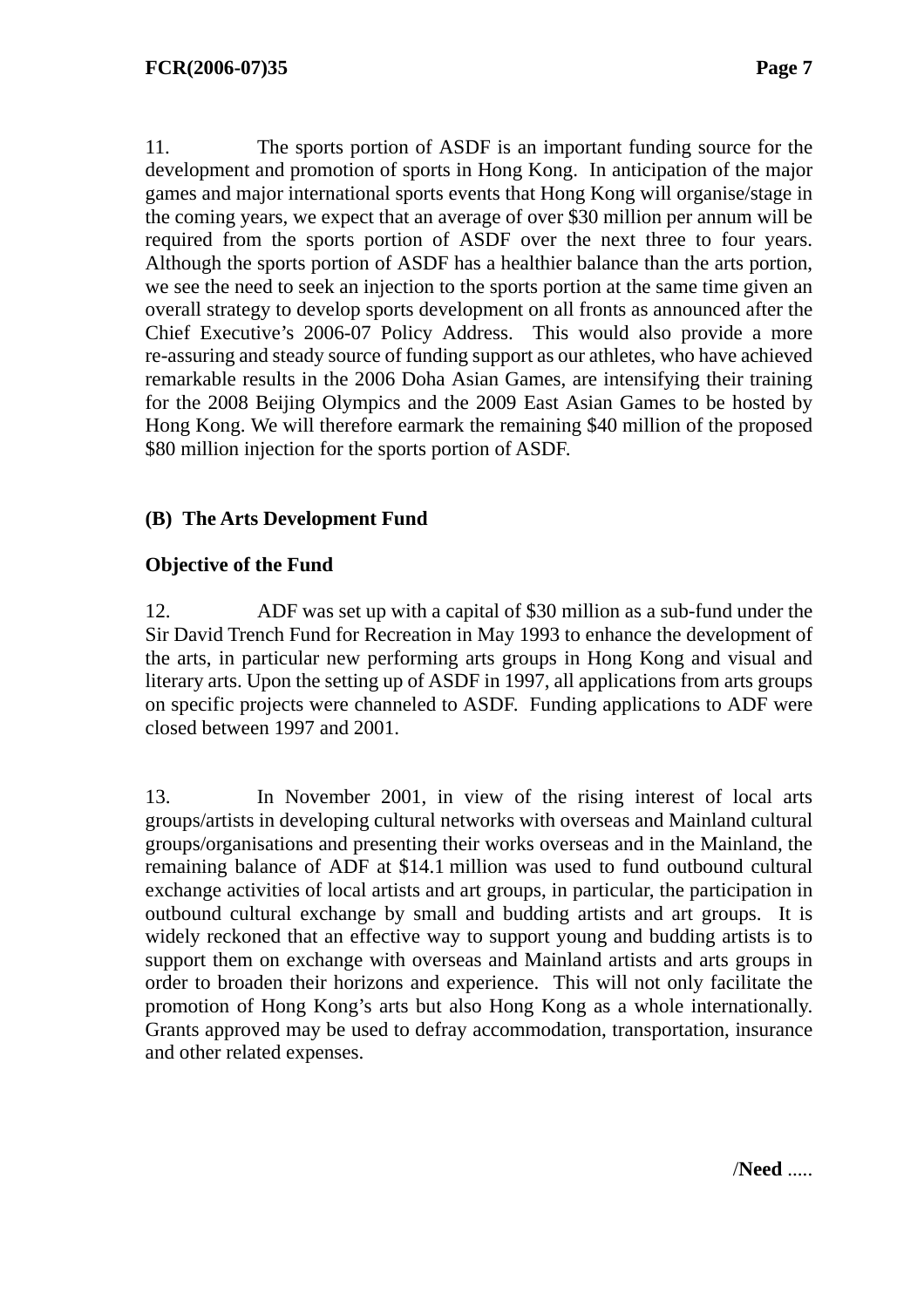## **Need for Injection**

14. Like ASDF, ADF is administered by SHA. Applications for funding are considered and recommended for SHA's approval by the ADF Advisory Group comprising HKADC members and representatives from HAB and LCSD. During the period from 1993-94 to 1996-97, SHA approved a total of 130 applications with a grant of \$22.4 million from ADF. Since November 2001 when the Fund was re-activated, SHA has approved a total of 97 applications with a grant of about \$12 million. A breakdown of the grants as from 2001-2002 is as follows–

| <b>Year</b>                      | <b>Number of Projects</b> | <b>Amount Approved</b> |
|----------------------------------|---------------------------|------------------------|
| 2001-02                          | $\overline{4}$            | \$534,490              |
| 2002-03                          | 1                         | \$17,000               |
| 2003-04                          | 24                        | \$2,692,000            |
| 2004-05                          | 19                        | \$3,658,100            |
| 2005-06                          | 24                        | \$2,436,550            |
| 2006-07<br>(as at December 2006) | 25                        | \$2,617,000            |
| <b>Total</b>                     | 97                        | \$11,955,140           |

As at 31 December 2006, the uncommitted balance of ADF was \$4.5 million.

15. As there is no recurrent funding from other sources earmarked for outbound cultural exchange activities and we intend to enhance such activities in the coming years, we propose an injection of \$20 million to ADF to continue the support for outbound cultural exchanges. These activities would be conducive to realising our policy commitment to attract worldwide creative talent to Hong Kong. Based on the past spending pattern and taking into account the rising trend for exchange activities, we expect that the proposed funding injection should be able to support these outbound exchanges from 2007 to 2012 at a rate of \$4 million per year.

## /**FINANCIAL** .....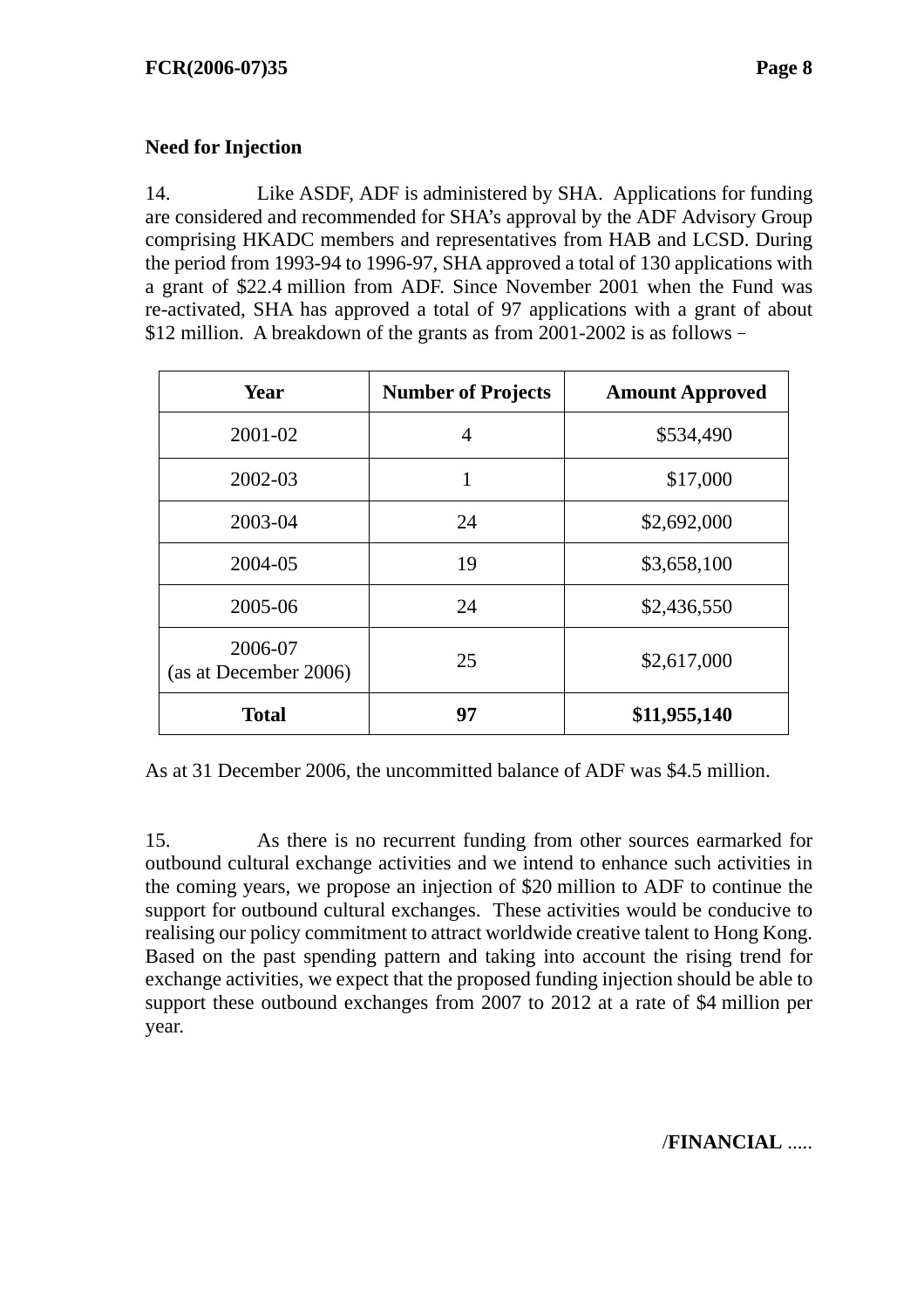## **FINANCIAL IMPLICATIONS**

16. The proposed injection of \$80 million into ASDF and \$20 million into ADF is one-off in nature. There are no recurrent implications arising from the proposal.

17. Subject to Members' approval, we will inject \$80 million into ASDF and \$20 million into ADF in 2006-07. We will offset the supplementary provision required by deleting an equivalent amount under Head 106 Miscellaneous Services Subhead 789 Additional commitments.

## **PUBLIC CONSULTATION**

18. We consulted the Legislative Council Panel on Home Affairs on 8 December 2006. Members were in support of the proposed capital injection. One Member cautioned that the bulk of the new injection must directly benefit the artists and athletes. We have so confirmed and shall review the effectiveness of the various schemes in light of experience.

---------------------------------

Home Affairs Bureau January 2007